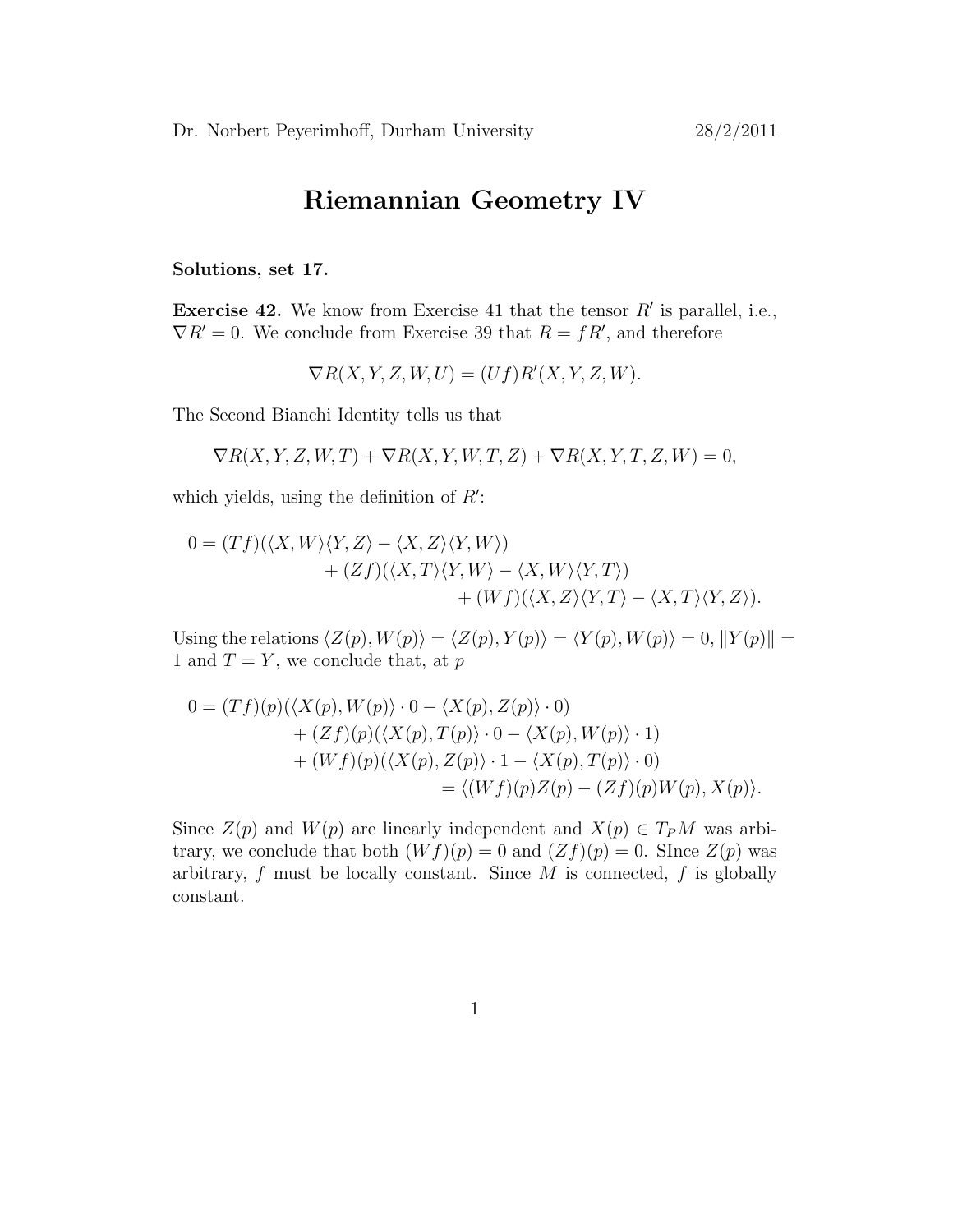## COLLECTIVE HOMEWORK OVER PREVIOUS WEEKS

### Exercise 36.

(a) Let grad  $f(p) = \sum_{i=1}^{n} \alpha_i e_i$ . In order to calculate the coefficients  $\alpha_i$ , we take inner product with  $e_k$ :

$$
\alpha_k = \langle \text{grad } f(p), e_k \rangle = e_k(f).
$$

This proves (a).

(b) We have

$$
\operatorname{div}(fX)(p) = \sum_{i=1}^{n} \langle \nabla_{e_i} fX, e_i \rangle = \sum_{i=1}^{n} \langle e_i(f)X(p), e_i \rangle + f(p) \sum_{i=1}^{n} \langle \nabla_{e_i} X, e_i \rangle =
$$
  

$$
\langle X(p), \sum_{i=1}^{n} e_i(f)e_i \rangle + f(p) \operatorname{div} X(p) = \langle X(p), \operatorname{grad} f(p) \rangle + f(p) \operatorname{div} X(p).
$$
  
(c) We have

$$
\Delta f(p) = -\text{div}\left(\sum_{i=1}^{n} E_i(f)E_i\right) = -\sum_{i=1}^{n} \langle \text{grad } E_i(f)(p), e_i \rangle - \sum_{i=1}^{n} e_i(f) \text{div } E_i(p)
$$
  
\n
$$
= -\sum_{i,j=1}^{n} \langle e_j(E_i(f))e_j, e_i \rangle - \sum_{i=1}^{n} e_i(f) \sum_{j=1}^{n} \langle \nabla_{e_j} E_i, e_j \rangle
$$
  
\n
$$
= -\sum_{i=1}^{n} \langle e_i(E_i(f)) + \sum_{i,j=1}^{n} e_i(f) \langle e_i, \nabla_{e_j} E_j \rangle
$$
  
\n
$$
= -\sum_{i=1}^{n} (\langle e_i(E_i(f)) - \langle \text{grad } f, \nabla_{e_i} E_i \rangle) = -\sum_{i=1}^{n} (\langle e_i(E_i(f)) - \nabla_{e_i} E_i(f) \rangle).
$$
  
\n(d) We have

$$
\Delta(fg) = -\text{div}(\text{grad } (fg)) = -\text{div}(f \text{ grad } g) - \text{div}(g \text{ grad } f)
$$
  
= -\langle \text{grad } f, \text{grad } g \rangle - f \text{div}(\text{grad } g) - \langle \text{grad } g, \text{grad } f \rangle - g \text{div}(\text{grad } f)   
= f \Delta g + g \Delta f - 2 \langle \text{grad } f, \text{grad } g \rangle.

Finally, we have

$$
(\Delta f, g) = \int_M (\Delta f) g \, d\text{vol} = -\int_M \text{div}(\text{grad } f) g \, d\text{vol}
$$
  
= 
$$
-\int_M \text{div}(g\text{grad } f) - \langle \text{grad } f, \text{grad } g \rangle \, d\text{vol} = \int_M \langle \text{grad } f, \text{grad } g \rangle \, d\text{vol} = (\text{grad } f, \text{grad } g) .
$$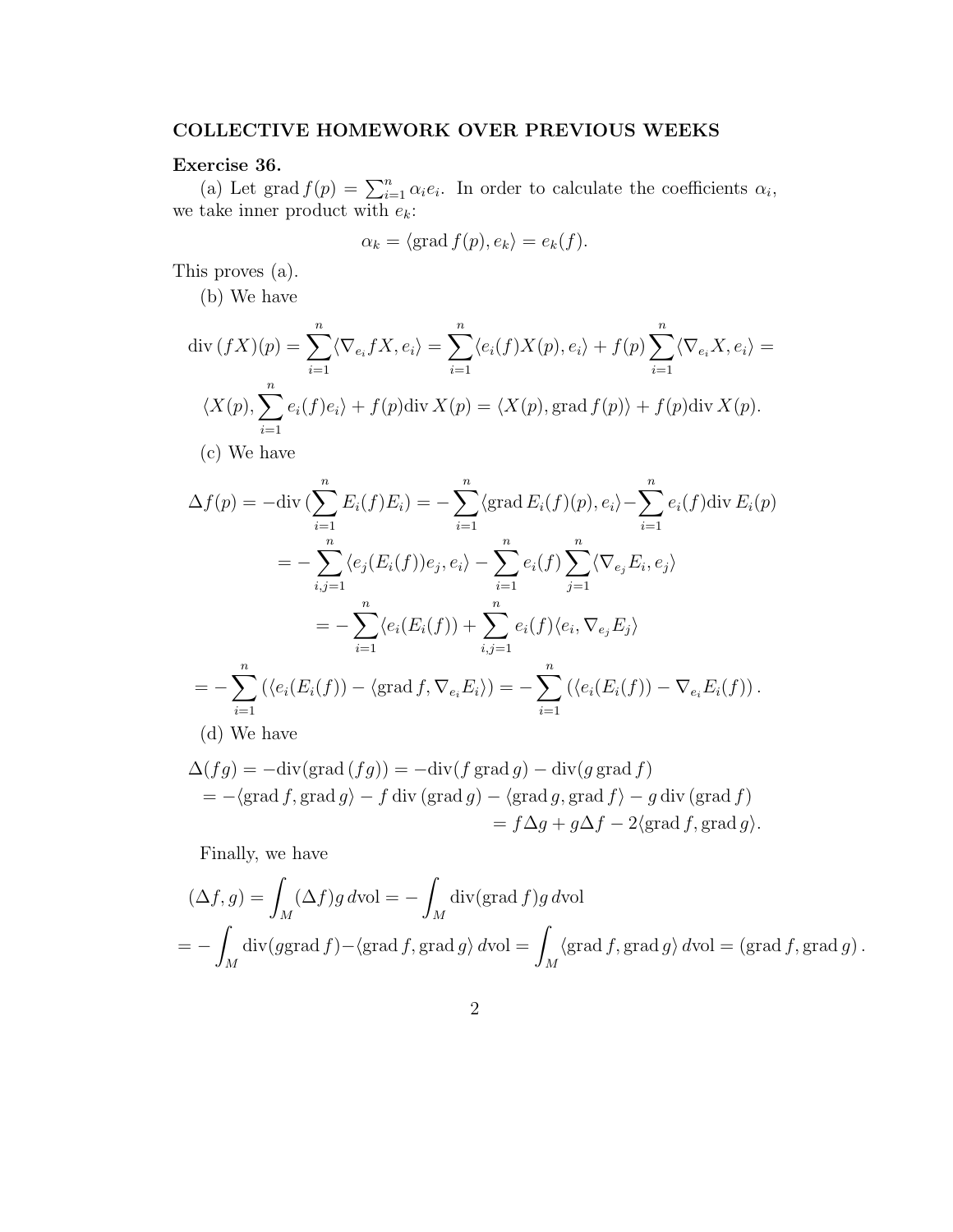The full result follows now by symmetry between  $f$  and  $g$ .

#### Exercise 40.

Let M be n-dimensional, and assume  $K(\Sigma) = K_0$  for all 2-dimensional subspaces of  $TM$ . Then, by Exercise 39, we have

$$
\langle R(v_1, v_2)v_3, v_4 \rangle = K_0 \left( \langle v_1, v_4 \rangle \langle v_2, v_3 \rangle - \langle v_1, v_3 \rangle \langle v_2, v_4 \rangle \right).
$$

Let  $p \in M$  and  $e_1, \ldots, e_n$  be an orthonormal basis of  $T_pM$ . Then

$$
Ric(v, w) = \sum_{i=1}^{n} \langle R(e_i, v)w, e_i \rangle = K_0 \sum_{i=1}^{n} (\langle e_i, e_i \rangle \langle v, w \rangle - \langle e_i, w \rangle \langle v, e_i \rangle)
$$
  
=  $K_0 \left( \left( \sum_{i=1}^{n} \langle v, w \rangle \right) - \left( \sum_{j=1}^{n} \langle w, e_j \rangle e_j, \sum_{k=1}^{n} \langle v, e_k \rangle e_k \right) \right)$   
=  $K_0 (n \langle v, w \rangle - \langle w, v \rangle) = (n - 1) K_0 \langle v, w \rangle$ ,

i.e., M is an Einstein manifold with constant  $(n-1)K_0$ . Above, we used

$$
\left\langle \sum_{j=1}^n \langle w, e_j \rangle e_j, \sum_{k=1}^n \langle v, e_k \rangle e_k \right\rangle \sum_{j,k} \langle w, e_j \rangle \langle v, e_k \rangle \delta_{jk} = \sum_i \langle w, e_i \rangle \langle v, e_i \rangle.
$$

### Exercise 43.

Since  $l(s) = \int_a^b \langle \frac{\partial F}{\partial t}(s,t), \frac{\partial F}{\partial t}(s,t) \rangle^{1/2} dt$ , we obtain using the Riemannian property,

$$
l'(s) = \int_a^b \frac{1}{\left\|\frac{\partial F}{\partial t}(s,t)\right\|} \left\langle \frac{D}{ds} \frac{\partial F}{\partial t}(s,t), \frac{\partial F}{\partial t}(s,t) \right\rangle.
$$

Differentiating the integrand with respect to s, using the Symmetry Lemma, and setting then  $s = 0$  yields

$$
-\frac{1}{\|c'(t)\|^3}\left\langle \frac{D}{dt}\frac{\partial F}{\partial s}(0,t),c'(t)\right\rangle^2+\frac{1}{\|c'(t)\|}\frac{\partial}{\partial s}\Big|_{s=0}\left\langle \frac{D}{dt}\frac{\partial F}{\partial s}(s,t),\frac{\partial F}{\partial t}(s,t)\right\rangle.
$$

Using  $||c'|| = 1$  and  $\frac{\partial F}{\partial s}(0, t) = X(t)$  yields

$$
l''(0) = \int_a^b \left( -\left\langle \frac{D}{dt} X(t), c'(t) \right\rangle^2 + \frac{\partial}{\partial s} \Big|_{s=0} \left\langle \frac{D}{dt} \frac{\partial F}{\partial s}(s, t), \frac{\partial F}{\partial t}(s, t) \right\rangle \right) dt.
$$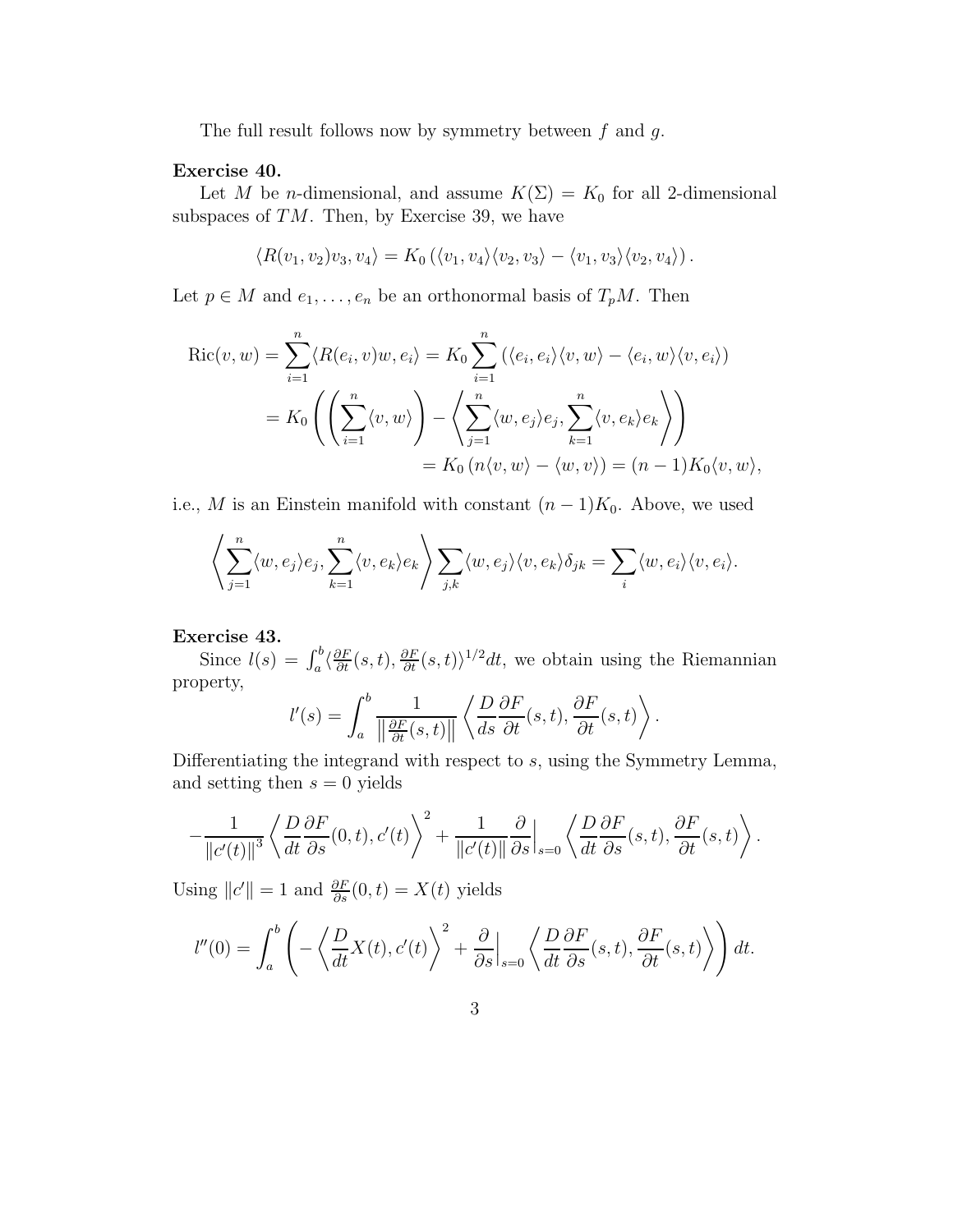Using, again, the Riemannian property and the Symmetry Lemma, we conclude that

$$
\frac{\partial}{\partial s}\Big|_{s=0} \left\langle \frac{D}{dt} \frac{\partial F}{\partial s}(s,t), \frac{\partial F}{\partial t}(s,t) \right\rangle \n= \left\langle \frac{D}{ds}\Big|_{s=0} \frac{D}{dt} \frac{\partial F}{\partial s}(s,t), c'(t) \right\rangle + \left\langle \frac{D}{dt} X(t), \frac{D}{dt} X(t) \right\rangle.
$$

Now we make use of Lemma 7.4 to interchange the order of covariant derivatives, and obtain

$$
\frac{\partial}{\partial s}\Big|_{s=0} \left\langle \frac{D}{dt} \frac{\partial F}{\partial s}(s,t), \frac{\partial F}{\partial t}(s,t) \right\rangle \n= \left\langle R \left( \frac{\partial F}{\partial s}(0,t), \frac{\partial F}{\partial t}(0,t) \right) \frac{\partial F}{\partial s}(0,t), c'(t) \right\rangle + \left\langle \frac{D}{dt} \frac{D}{ds}\Big|_{s=0} \frac{\partial F}{\partial s}(s,t), c'(t) \right\rangle + \left\| \frac{D}{dt} X(t) \right\|^2 \n= \left\langle R(X(t), c'(t)) X(t), c'(t) \right\rangle + \left\langle \frac{D}{dt} \frac{D}{ds}\Big|_{s=0} \frac{\partial F}{\partial s}(s,t), c'(t) \right\rangle + \left\| \frac{D}{dt} X(t) \right\|^2.
$$

Now, since  $X^{\perp} = X - \langle X, c' \rangle c'$  and c is a geodesic, we obtain

$$
\frac{DX^{\perp}}{dt} = \frac{DX}{dt} - \left\langle \frac{DX}{dt}, c' \right\rangle c',
$$

and, consequently,

$$
\left\|\frac{DX^{\perp}}{dt}\right\|^2 = \left\|\frac{DX}{dt}\right\|^2 - 2\left\langle\frac{DX}{dt}, c'\right\rangle^2 + \left\langle\frac{DX}{dt}, c'\right\rangle^2 \|c'\|^2
$$

$$
= \left\|\frac{DX}{dt}\right\|^2 - \left\langle\frac{DX}{dt}, c'\right\rangle^2.
$$

Putting everything together, we obtain

$$
l''(0) = \int_a^b \left( -\left\langle \frac{D}{dt} X(t), c'(t) \right\rangle^2 + \frac{\partial}{\partial s} \Big|_{s=0} \left\langle \frac{D}{dt} \frac{\partial F}{\partial s}(s, t), \frac{\partial F}{\partial t}(s, t) \right\rangle \right) dt
$$
  
= 
$$
\int_a^b \left( \left\| \frac{DX^\perp}{dt} \right\|^2 + \langle R(X(t), c'(t))X(t), c'(t) \rangle + \left\langle \frac{D}{dt} \frac{D}{ds} \Big|_{s=0} \frac{\partial F}{\partial s}(s, t), c'(t) \right\rangle \right) dt.
$$